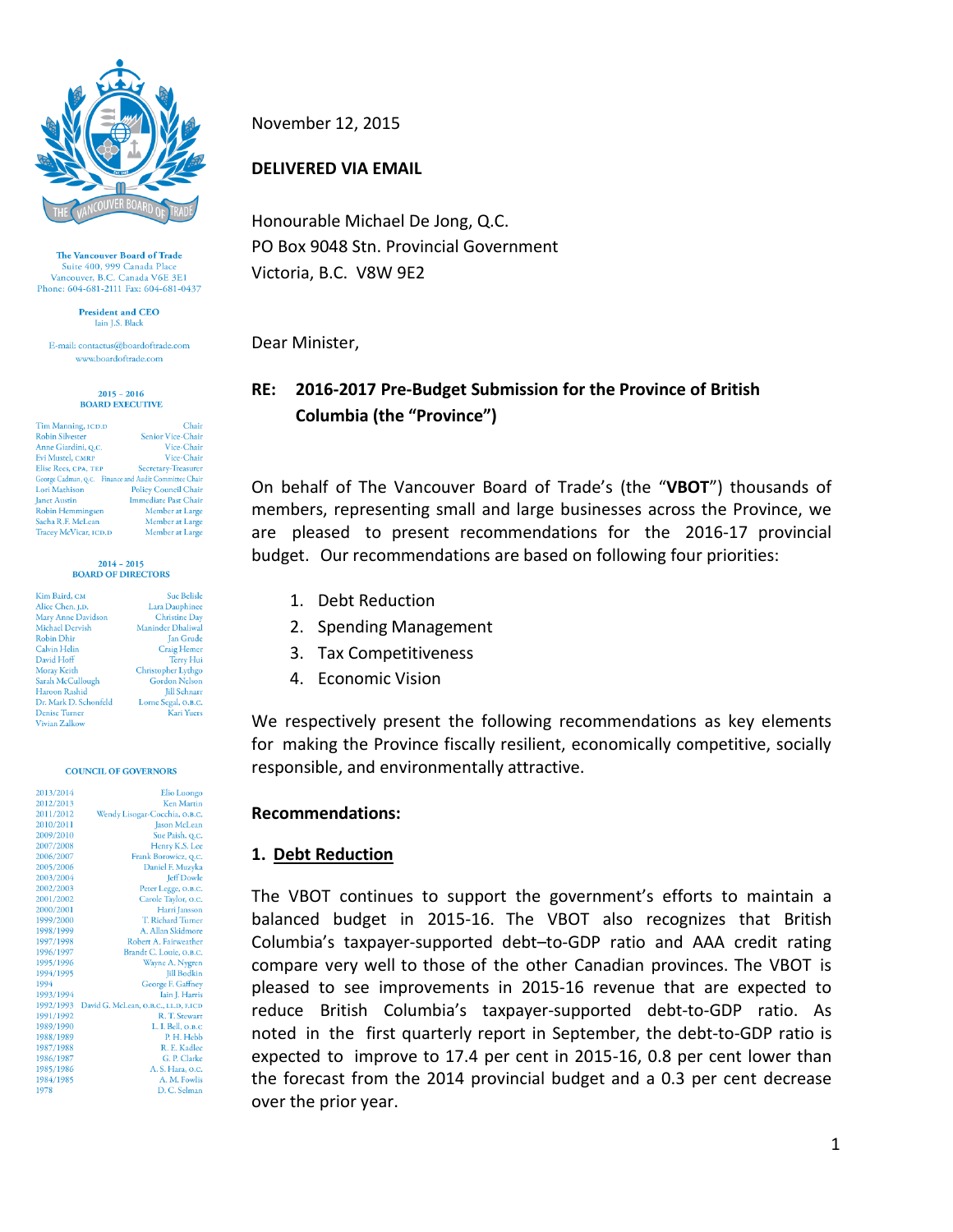The VBOT applauds the province's strong track record of prudent fiscal management and continued efforts to reduce the taxpayer-supported debt–to-GDP ratio, which allows the Province to respond more effectively in times of economic uncertainty.

#### **2. Spending Management**

The VBOT acknowledges that the government continues its commitment to managing spending growth in the delivery of core services, and applauds this initiative. The VBOT would like to see an expansion of the program to all areas of government spending. Further, the VBOT encourages continued and improved coordination between all three levels of government, to ensure that spending as a whole is more efficient and effective.

#### *Health Care*

The VBOT encourages the provincial government to continue to support the health and wellbeing of Canadians by implementing the Adult Fitness Tax Credit as a way to support active Canadians and reap the benefit of lower health-care expenditure. The Provinces of Alberta and Nova Scotia have already implemented similar programs aimed at improving the physical fitness of residents.

Estimates for a program at the national level have pegged the net savings on health-care expenditure at \$625M over a timeframe of five years. It is reasonable to conclude that a similar program in British Columbia would also have net positive benefits. The VBOT recognizes the prudent and historically sound spending management of the government and notes this directive to be a strong signal that the Province supports physically fit Canadians and is serious about reducing the burden of health care on the budget as a whole.

## **3. Tax Competitiveness**

Having a competitive tax structure is necessary to retain existing businesses and to attract new investment to the province. The VBOT is concerned that recent legislative tax developments are placing B.C. at a competitive disadvantage.

## *Provincial Sales Tax*

It is important for taxpayers to invest and reinvest in their businesses in order to stay competitive and grow. With the reintroduction of the PST, B.C.'s taxes on new investment have become the highest among the Canadian provinces. As the Expert Panel on B.C.'s Business Tax Competitiveness anticipated, the PST subjects businesses to "a significant additional cost on investments… [making] it harder for them to remain competitive and preserve and create jobs."

The B.C. Expert Panel recommended that the B.C. Government "provide a fully refundable investment tax credit claimed on business income tax returns equal to the PST paid on all acquisitions of machinery and equipment (including computers and software) but excluding buildings and structures with a capital cost allowance rate of 5 per cent or less." The VBOT continues to strongly support this recommendation of the Expert Panel. This improvement to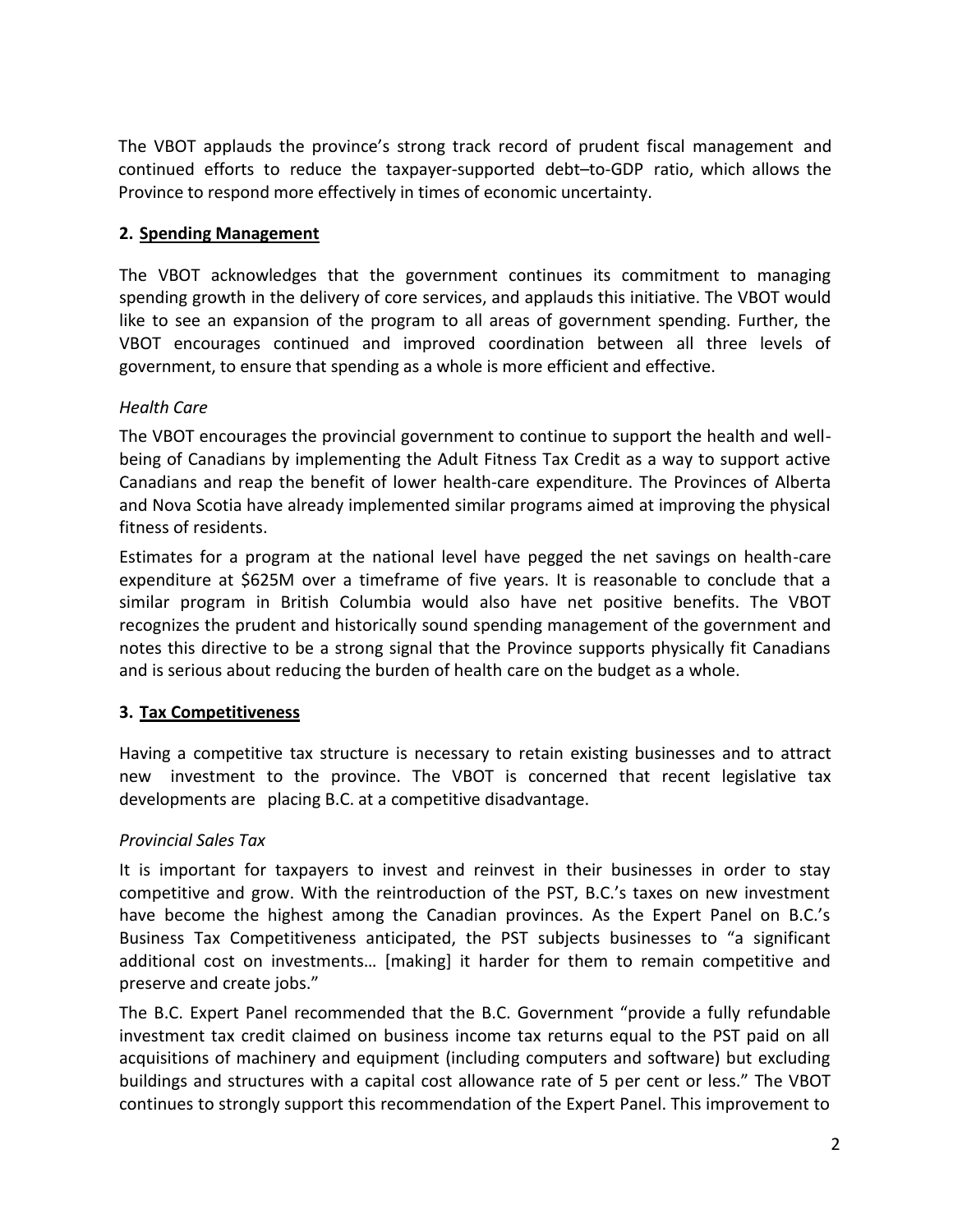the PST would help mitigate its negative effects on business and employment, and enable and incent them to invest and reinvest in their businesses without punitive tax consequences.

In addition to providing an incentive for reinvestment, the tax credit will also serve to reduce the complexity of current PST rule. Currently depending on how equipment is used in a manufacturing process, the equipment PST exemption differs. Finally, the VBOT requests that the Province continues to explore policy or tax changes that improve the competitiveness of B.C. businesses.

## **4. Economic Vision**

As an association representing small, medium and large private sector businesses across all of B.C.'s core industries we want to express our appreciation for the proactive initiatives that drive our provincial economy and support B.C.'s competitive advantage.

## *Housing Affordability - Property Transfer Tax and Home Buyer's Grant*

The VBOT believes that the issue of housing affordability in the Greater Vancouver Area (GVA) needs to be further investigated by all levels of government so that we may understand its impact on our economy and the ability to attract and retain human capital.

We call on the provincial government to work alongside the Federal government and provide funding, if necessary, to gather research to better understand the issue of affordable housing and the impacts on the economy.

The Property Transfer Tax was introduced in 1987 with the intent to put most of the tax burden on the buyers of luxury homes. The threshold of \$200,000, attracting a 2 per cent tax rate, has never increased and as such is now applicable to the majority of properties purchased in the province (the only significant change to the tax has been the grant for first time home buyers). The VBOT supports the recommendations previously put forth by the British Columbia Chamber of Commerce to reform the Property Transfer tax.

# *Liquefied Natural Gas*

The VBOT is highly supportive of the B.C. government's leadership in respect of liquefied natural gas (LNG). However, we are concerned that the LNG window of opportunity is short. We need a practical, realistic and timely action plan. We applaud the steps that were taken to introduce LNG tax legislation last year that will hopefully provide more cost certainty for proponents considering a LNG investment in B.C. The government needs to ensure that the overall tax burden on LNG facilities is competitive and sensitive to the overall pricing of the product within global markets.

## *Transportation and Infrastructre*

As you are aware, the movement of goods, services, and people is critical to economic and social future of families and businesses in the Lower Mainland. While we are disappointed with the result of the unsuccessful transportation plebiscite, we respect the decision made by voters. We remain concerned that the outcome will negatively affect livability in the region, and that our economy and businesses will suffer without the necessary transportation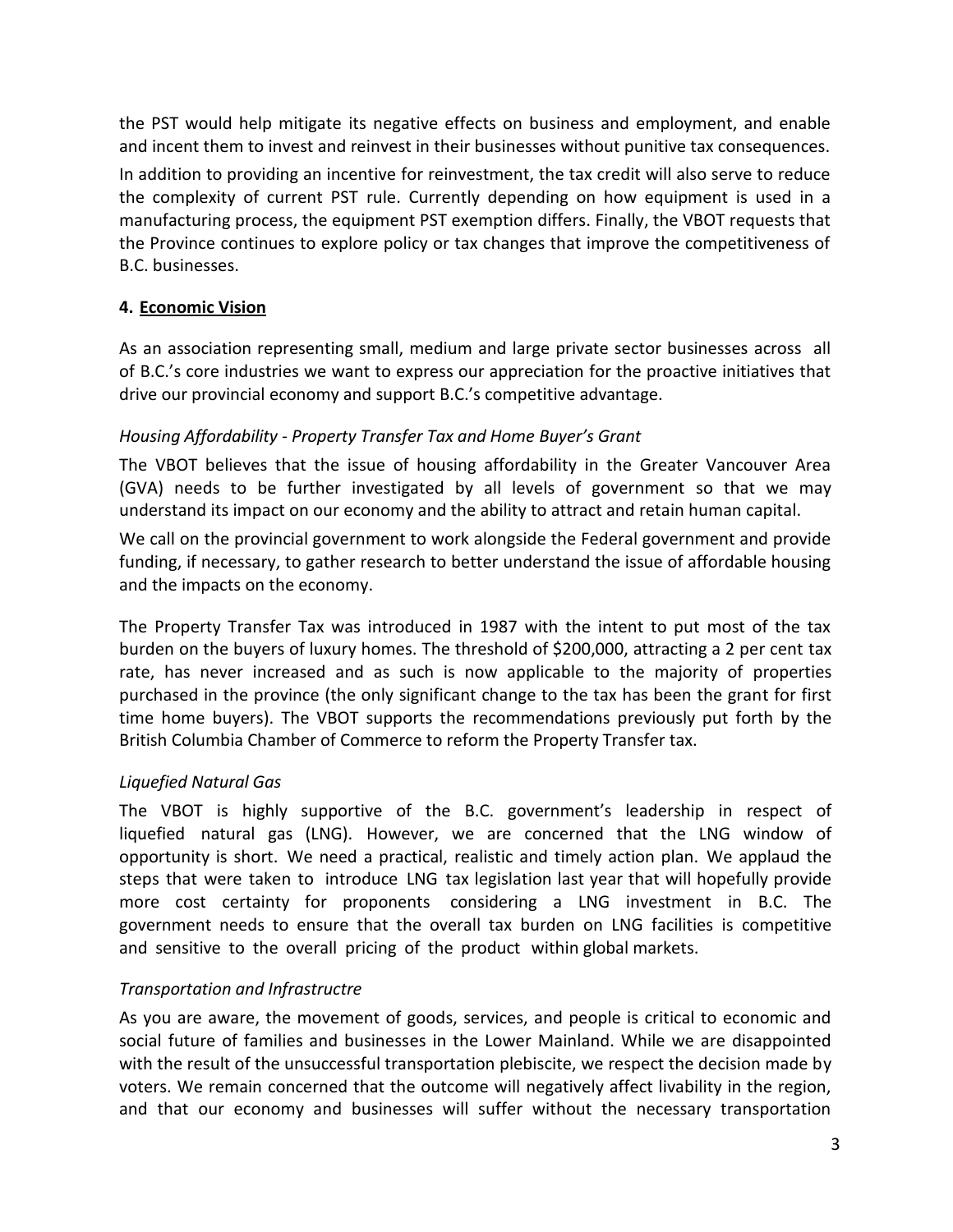improvements. The VBOT is committed to working with our Members, the Mayors of Metro Vancouver, the Province, and stakeholders from across the region on determining solutions to improve the movement of people and goods.

The VBOT would like to see B.C.'s role as Canada's Asia Pacific Gateway grow through the aggressive development of air, sea, land, and rail infrastructure. These projects include: (1) replacement of the George Massey Tunnel with a 10-lane bridge (2) port expansion at Robert's Bank Terminal 2; (3) improved rail capacity in the Lower Mainland; and (4) a 6 to 8 lane replacement for the aging Pattullo Bridge in cooperation with TransLink. More specifically, we would like to highlight the value of an integrated approach that delivers the need for transportation and new infrastructure to reach or access overseas markets. We are pleased to see the progress on the needed replacement of the George Massey Tunnel, on which we have specifically advocated for.

We know the "elephant in the room" for the development and implementation of integrated land use and transportation planning is how it is funded, and more specifically who pays. The VBOT needs a clear understanding of what realistic funding mechanisms the Province would like to consider in order to achieve sustainable, long-term funding to address the regional transportation growth initiatives needed for Metro Vancouver and its municipalities. Such mechanisms must demonstrate a fair and equitable balance between all system users and residents of the region. The business community needs a voice during the decision-making process and must be meaningfully consulted.

The VBOT requests that the Province explore innovative funding options to increase new or existing transit capacity through development contributions. New large developments adjacent to existing or future transit corridors will dramatically drive transit demand and these developments should be significant funding contributors to the investments needed to meet increased usage. Targeted development contributions should also be considered in advance of ambitious plans to invest in rapid transit in Surrey and along the Broadway corridor. We welcome the appointment of Minister Fassbender as the Minister responsible for TransLink and look forward to the opportunity to seek solutions through constructive dialogue with the Minister, Mayors and TransLink.

#### *Elimination of Barriers to Internal Trade*

The VBOT is wholeheartedly supportive of the Federal government's ongoing efforts to reduce or eliminate tariff and non-tariff barriers to trade, including the recently concluded Comprehensive Economic and Trade Agreement and Trans Pacific Partnership, and recognize their significance to British Columbia. However there remain significant non-tariff barriers that hinder free trade within Canada, including the movement of goods, services and labour, which significantly increase the cost of doing business and harm our international reputation as a place to do business. The provinces and territories must continue to work together to explore opportunities to address the shortcomings of the original Agreement on Internal Trade (1994), before the final review in March 2016. Formerly this issue was partially addressed by the Trade, Investment and Labour Mobility Agreement between British Columbia and Alberta and the New West Partnership Trade Agreement, which also included Saskatchewan.